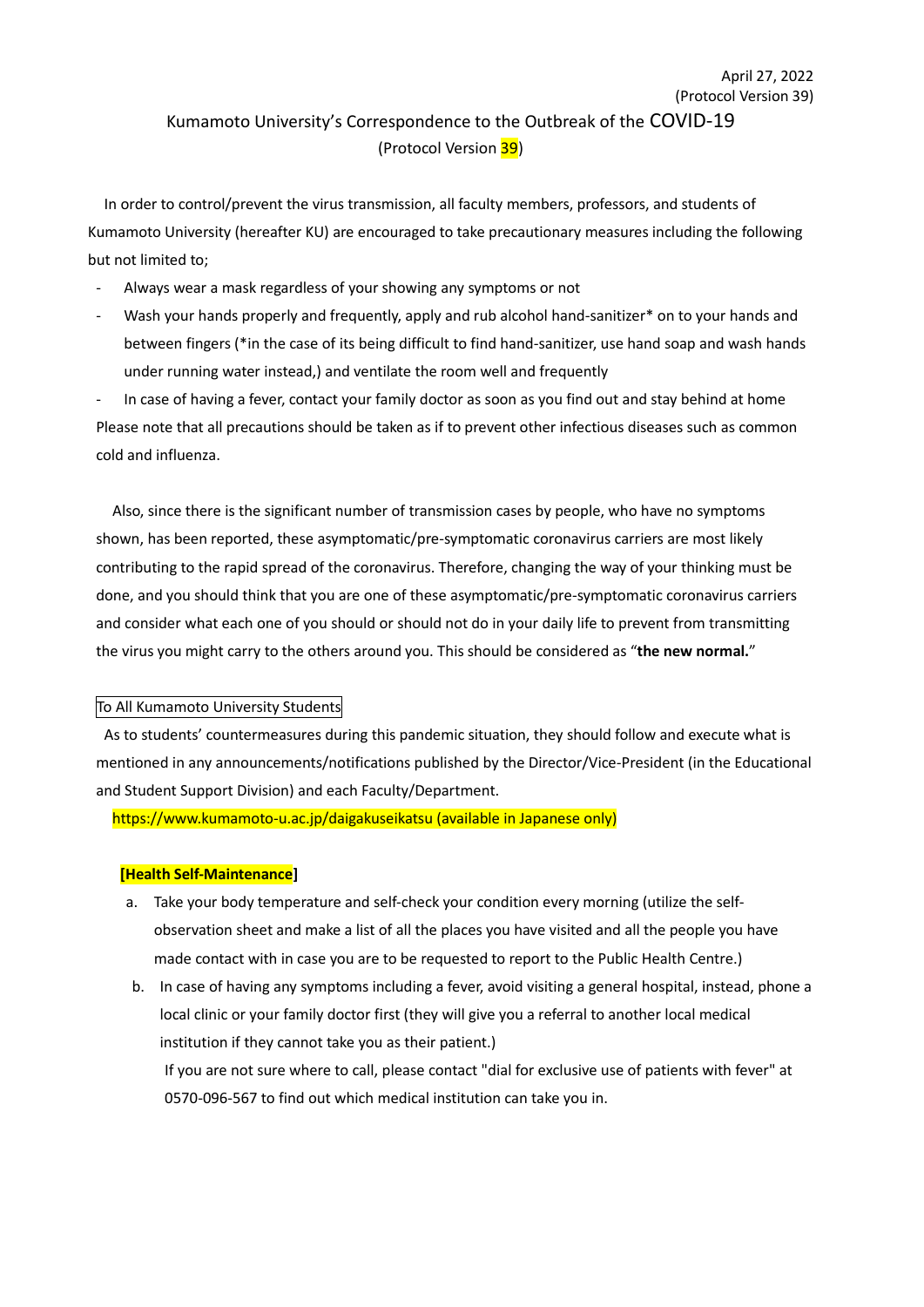### [Coronavirus Support Center or the Help Line]

In case of any symptoms such as a fever:

- 1) Consult with your family doctor or local medical clinic first
- 2) Call "dial for exclusive use of patients with fever" line only if you do not know who to consult with

TEL 0570-096-567 (available 24 hours)

Residents outside of Kumamoto City: Consultation Counter (Call center) for Exclusive Use of Kumamoto New Model Coronavirus Infectious Disease

TEL 096-300-5909 (available 24 hours)

Foreign Residents: Kumamoto Consultation and Support Plaza for Foreign Residents TEL 096-359-4995 (every day from 10 AM to 6 PM, excluding 2<sup>nd</sup> and 4<sup>th</sup> Sundays) E-Mail soudan@kumamoto-if.or.jp

c. Also, please contact your department, professor, and KU Health Care Centre at 096-342-2164 not only prior to but also after your PCR test.

# **[Infection Prevention]**

- a. Take thorough infection prevention measures.
- b. For your information, please watch the instructional video to learn "How to Prevent Infection" (Japanese contents.) https://md.kumamoto-u.ac.jp/course/view.php?id=94282

# **[Domestic Travels/Outings among Prefectures]**

a. While traveling cross-border prefectures, thoroughly implement basic infection control measures such as avoiding the Three Cs. https://www.pref.kumamoto.jp/soshiki/30/130004.html (contents available in Japanese only)

# **[Going Abroad]**

- a. As advised on *Overseas Safety Information* published by Ministry of Foreign Affairs of Japan, do not travel to any of the **LEVEL 3** areas/regions/countries below listed (including both personal and business trips.)
- b. Avoid taking non-emergency and/or unnecessary trips to any of the **LEVEL 2** areas/regions/countries.
- c. If you must plan an unavoidable trip abroad with a specific reason, ensure to notify to staff of General Affairs Section at your department if you are a faculty personnel or to staff of Educational Affairs at your faculty/school if you are a student in order to take a necessary procedure prior to your departure. When travelling, please ensure to check and pay attention to the most up-to-date information by accessing Ministry of Foreign Affairs of Japan's website\*\*\* and Ministry of Health,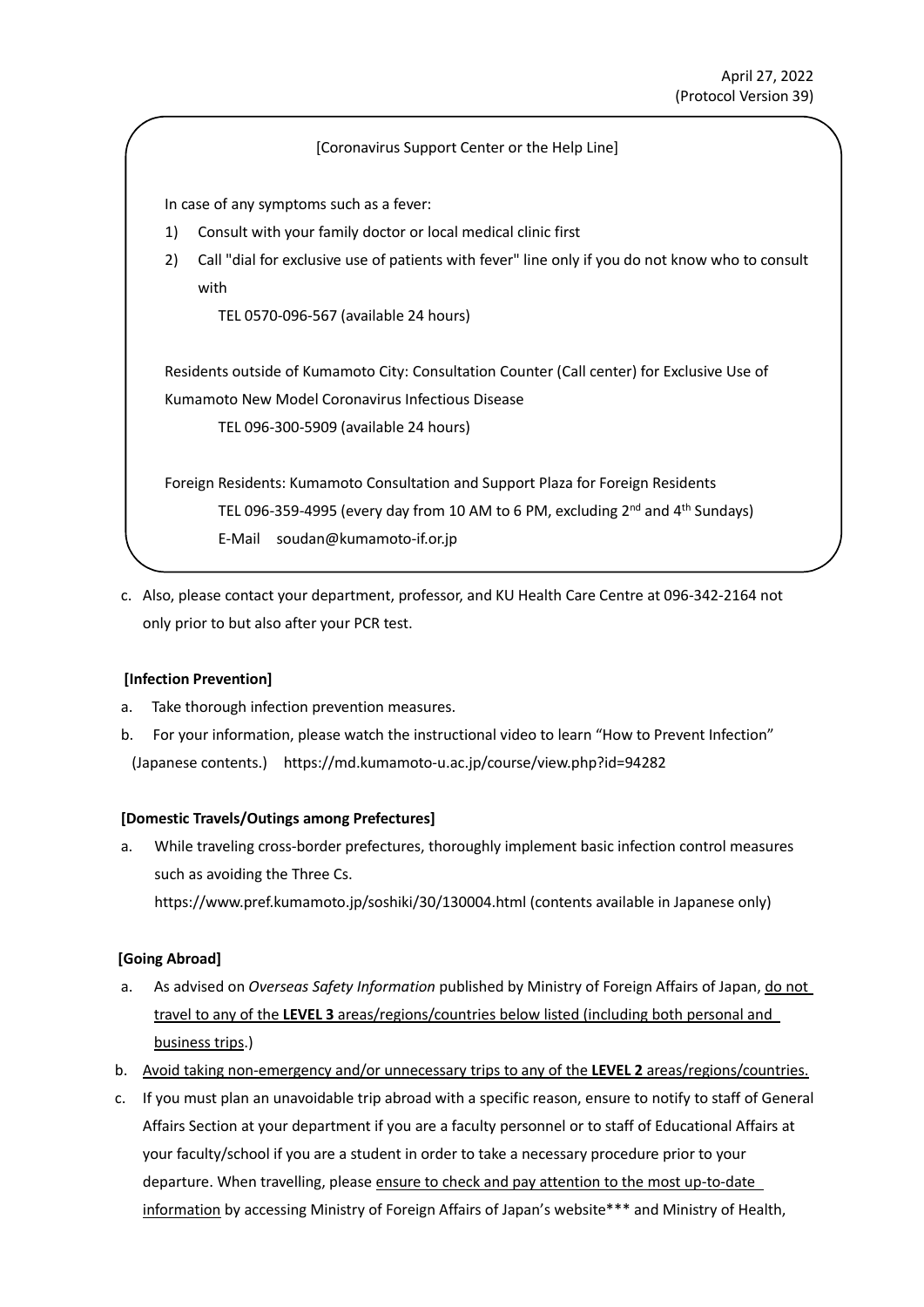Labor and Welfare Quarantine Station's website\*\*\*\*.

- \*\*\* http://www2.anzen.mofa.go.jp (Ministry of Foreign Affairs of Japan)
- \*\*\*\* https://www.forth.go.jp/topics/fragment6.html (Ministry of Health, Labor and Welfare Quarantine Station)
- d. Please visit Ministry of Health, Labor and Welfare's website for more related information. https://www.mhlw.go.jp/stf/seisakunitsuite/bunya/newpage\_00032.html (Japanese contents)

### **[Returning from Your Trip from Other Countries]**

a. Prior to entering Japan, any returnees and visitors from other countries are requested to check the Ministry of Health, Labour and Welfare website for the most up-to-date information regarding Japanese border measures and follow any instructions given by the Quarantine Station (which includes providing a certificate of negative PCR test taken within 72 hours of departure time from originated county, a health observation and refrainment of the use of public transportation during the self-quarantine period determined by Ministry of Health, Labour and Welfare and other related Ministry (at a specific place designated by the Quarantine Station Director or at own home, etc.) https://www.mofa.go.jp/ca/fna/page4e\_001053.html

https://www.mhlw.go.jp/stf/seisakunitsuite/bunya/0000121431\_00209.html

b. Ensure to utilize the self-observation sheet in order to maintain and observe your health condition during the self-quarantine period determined by Ministry of Health, Labour and Welfare and other related Ministry (which counts from the next day of your arrival date in Japan) and send the sheet to KU Health Centre via FAX or e-mail when the period is over.

### **[Attending Events]**

- a. In case of planning and organizing any events, it should be carefully planned and managed in accordance with *"Restrictions on Holding Events"* published by Kumamoto Prefecture, and attendees' health and safety concerns should be taken care of as the first priority. https://www.pref.kumamoto.jp/soshiki/30/96627.html (available in Japanese only)
- b. As the cases so far have shown, any events, which are held at any venues where it is poorly ventilated, densely crowded, also a high risk of having unpredictable contacts with an unspecified majority is present, have tendencies of higher risks of creating potential clusters, you should make your judgement on attending such events corresponding to the Kumamoto Prefectural Notification mentioned above.
- c. Please continue to pay attention and take enough precautions when having lunch/dinner/drinks with acquaintances by limiting the number of people in a group as much as possible, having with the people you usually stay/work with, and taking thorough infection prevention measures. When holding an off-campus event over lunch/dinner/drinks with careful prevention measures, please respect the "Four Steps to Lower Risks of Spreading Infection at Lunch/Dinner Meetings" published by Kumamoto Prefecture. Please refrain from having meals/coffees with acquaintances on campus for the time being.

\*https://www.pref.kumamoto.jp/soshiki/30/93983.html (available in Japanese only)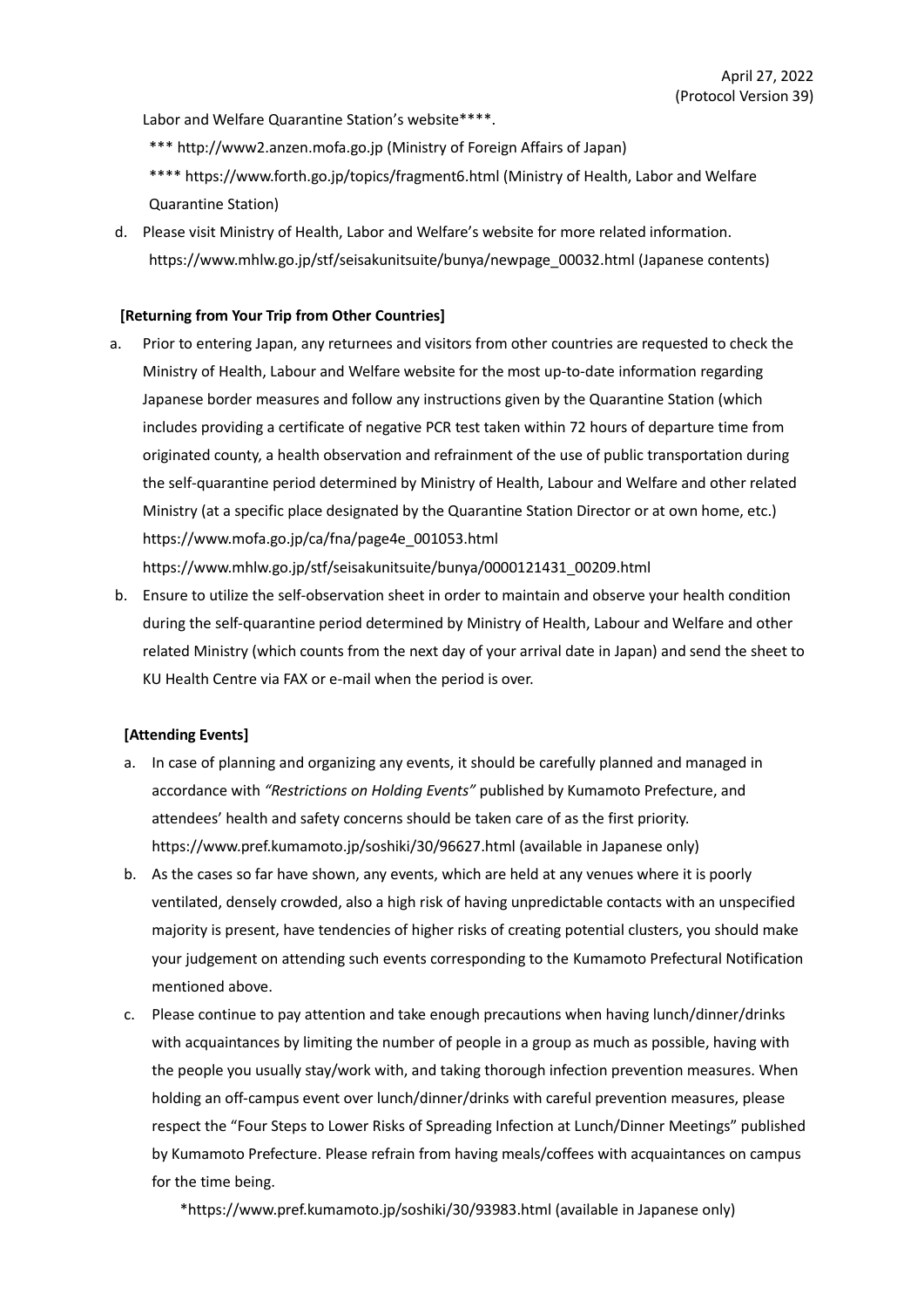### **[Obtaining the Most Up-To-Date Information]**

The most current information is available and should be obtained from each of the following website;

- Ministry of Education: *[COVID-19*]*Information about MEXT's measures* ↘ https://www.mext.go.jp/en/mext\_00006.html
- $\blacktriangleright$ Ministry of Health, Labor and Welfare: *About Coronavirus Disease 2019 (COVID-19)* https://www.mhlw.go.jp/stf/seisakunitsuite/bunya/newpage\_00032.htm
- $\blacktriangleright$ Office for Novel Coronavirus Disease Control, Cabinet Secretariat, Government of Japan, (Cabinet Secretariat):

https://corona.go.jp/ (contents available in Japanese only)

- Ministry of Foreign Affairs: https://www.anzen.mofa.go.jp/ (contents available in Japanese only)
- Ministry of Justice: *Information Related to New Coronavirus Infection (COVID-19) from Immigration* ➤ *Services Agency*

http://www.moj.go.jp/EN/nyuukokukanri/kouhou/m\_nyuukokukanri01\_00003.html

 $\blacktriangleright$ Kumamoto Prefecture: *Information Related to New Coronavirus Infection (COVID-19)* https://www.pref.kumamoto.jp/site/covid-19/ (contents available in Japanese only)

# To All Faculty/Department Staff Members

# **[Health Self-Maintenance]**

- a. Take your body temperature and self-check your condition every morning (utilize the self-observation sheet and make a list of all the places you have visited and all the people you have made contact with in case you are to be requested to report to the Public Health Centre.)
- b. In case of having any symptoms including a fever, avoid visiting a general hospital, instead, phone a local clinic or your family doctor first (they will give you a referral to another local medical institution if they cannot take you as their patient.)

If you are not sure where to call, please contact "dial for exclusive use of patients with fever" at 0570- 096-567 to find out which medical institution can take you in.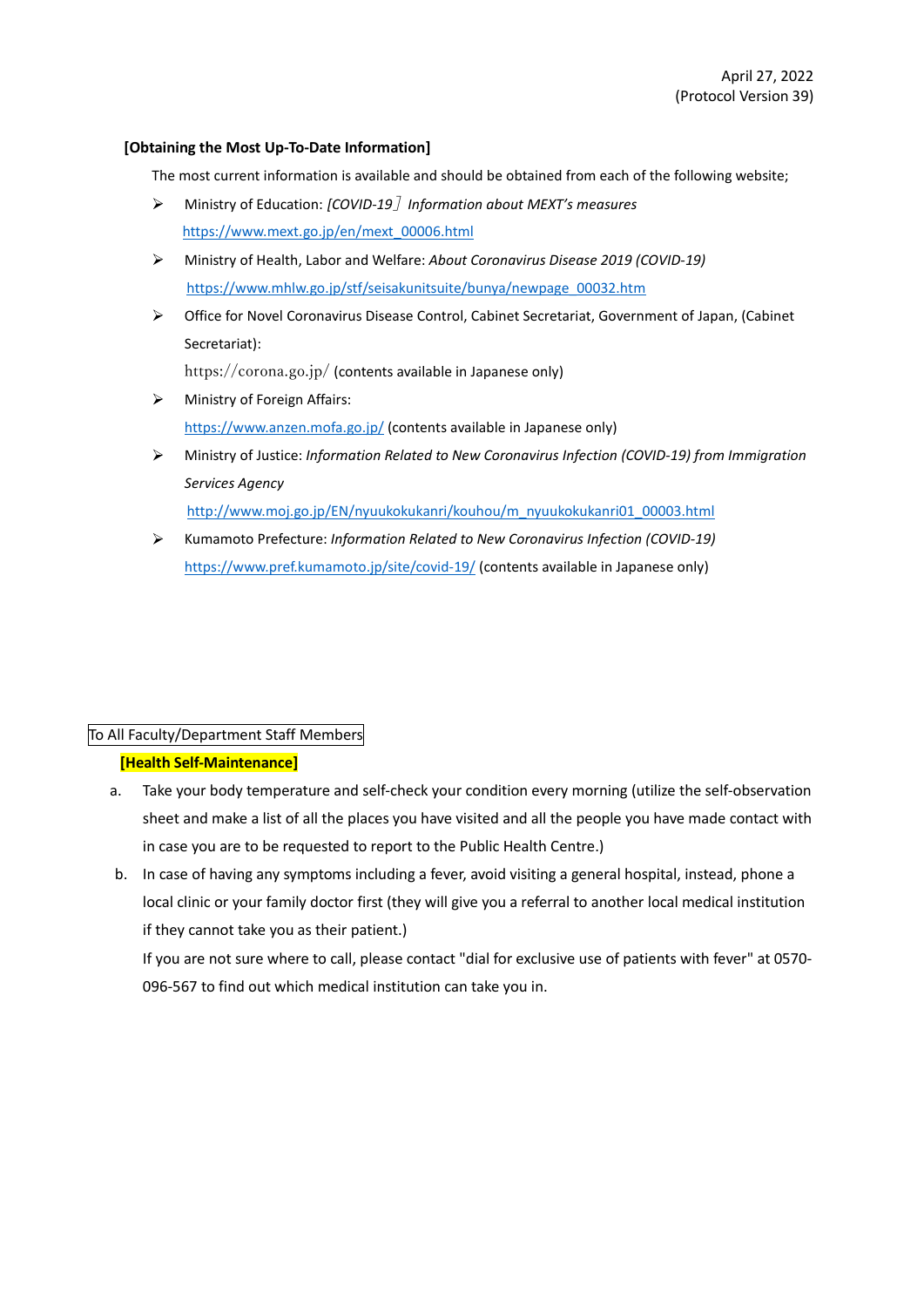### [Coronavirus Support Center or the Help Line]

In case of any symptoms such as a fever:

- 1) Consult with your family doctor or local medical clinic first
- 2) Call "dial for exclusive use of patients with fever" line only if you do not know who to consult with

TEL 0570-096-567 (available 24 hours)

Residents outside of Kumamoto City: Consultation Counter (Call center) for Exclusive Use of Kumamoto New Model Coronavirus Infectious Disease TEL 096-300-5909 (available 24 hours)

Foreign Residents: Kumamoto Consultation and Support Plaza for Foreign Residents TEL 096-359-4995 (every day from 10 AM to 6 PM, excluding 2<sup>nd</sup> and 4<sup>th</sup> Sundays) E-Mail soudan@kumamoto-if.or.jp

c. Also, please contact your department, professor, and KU Health Care Centre at 096-342-2164 not only prior to but also after your PCR test.

### **[Infection Prevention]**

- a. Take thorough infection prevention measures.
- b. Minimize having any face-to-face meetings by limiting the length of them, regular ventilating the meeting room, using separate rooms, or even utilizing online meeting system.
- c. If your work involves face-to-face contacts with others, take prevention measures by leaving enough spaces among people.

### **[Domestic Travels/Outings among Prefectures\*\*]**

a. While traveling cross-border prefectures, thoroughly implement basic infection control measures such as avoiding the Three Cs. https://www.pref.kumamoto.jp/soshiki/30/130004.html (contents available in Japanese only)

# **[Going Abroad]**

- a. As advised on *Overseas Safety Information* published by Ministry of Foreign Affairs of Japan, do not travel to any of the **LEVEL 3** areas/regions/countries below listed (including both personal and business trips.)
- b. Avoid taking non-emergency and/or unnecessary trips to any of the **LEVEL 2** areas/regions/countries.
- c. If you must plan an unavoidable trip abroad with a specific reason, ensure to notify to staff of General Affairs Section at your faculty/department in order to take a necessary procedure prior to your departure\*\*\*. When travelling, please ensure to check and pay attention to the most up-to-date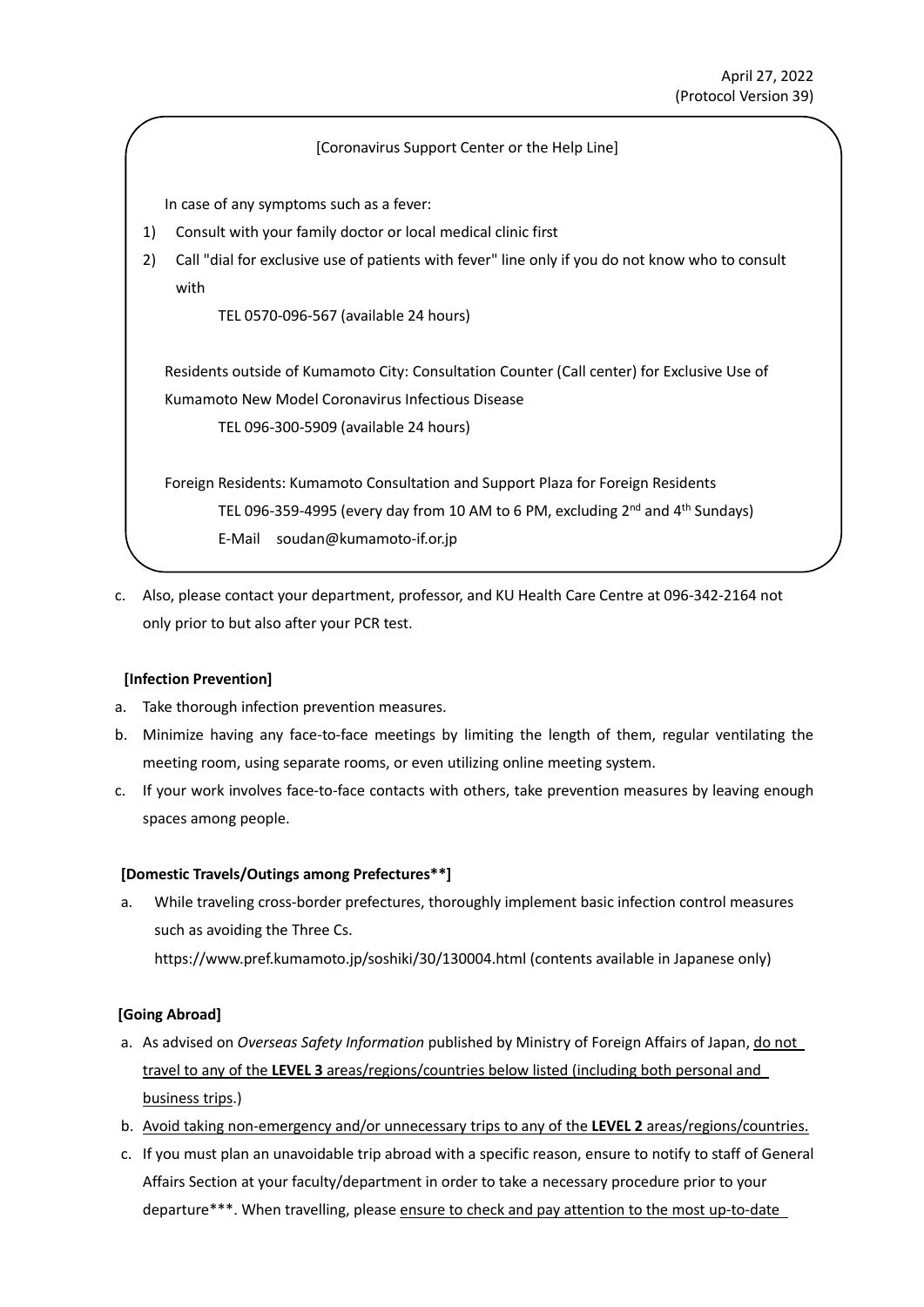information by accessing Ministry of Foreign Affairs of Japan's website\*\*\*\* and Ministry of Health, Labor and Welfare Quarantine Station's website\*\*\*\*\*.

- \*\*\* please refer to the announcement issued by the Director / Vice President (Research / Global Strategy Section)
- \*\*\*\* http://www2.anzen.mofa.go.jp (Ministry of Foreign Affairs of Japan)
- \*\*\*\*\* https://www.forth.go.jp/topics/fragment6.html (Ministry of Health, Labor and Welfare Quarantine Station)

d. Please visit Ministry of Health, Labor and Welfare's website for more related information. https://www.mhlw.go.jp/stf/seisakunitsuite/bunya/newpage\_00032.html (Japanese contents)

# **[Returning from Your Trip from Other Countries]**

a. Prior to entering Japan, any returnees and visitors from other countries are requested to check the Ministry of Health, Labour and Welfare website for the most up-to-date information regarding Japanese border measures and follow any instructions given by the Quarantine Station (which includes providing a certificate of negative PCR test taken within 72 hours of departure time from originated county, a health observation and refrainment of the use of public transportation during the self-quarantine period determined by Ministry of Health, Labour and Welfare and other related Ministry (at a specific place designated by the Quarantine Station Director or at own home, etc.) https://www.mofa.go.jp/ca/fna/page4e\_001053.html

https://www.mhlw.go.jp/stf/seisakunitsuite/bunya/0000121431\_00209.html

b. Ensure to utilize the self-observation sheet in order to maintain and observe your health condition during the self-quarantine period determined by Ministry of Health, Labour and Welfare and other related Ministry (which counts from the next day of your arrival date in Japan) and send the sheet to KU Health Centre via FAX or e-mail when the period is over.

# **[Attending Events]**

- a. In case of planning and organizing any events, it should be carefully planned and managed in accordance with *"Restrictions on Holding Events"* published by Kumamoto Prefecture, and attendees' health and safety concerns should be taken care of as the first priority. https://www.pref.kumamoto.jp/soshiki/30/96627.html (available in Japanese only)
- b. As the cases so far have shown, any events, which are held at any venues where it is poorly ventilated, densely crowded, also a high risk of having unpredictable contacts with an unspecified majority is present, have tendencies of higher risks of creating potential clusters, you should make your judgement on attending such events corresponding to the Kumamoto Prefectural Notification mentioned above.
- c. Please continue to pay attention and take enough precautions when having lunch/dinner/drinks with acquaintances by limiting the number of people in one group as much as possible, having with the people you usually stay with, and taking thorough infection prevention measures. When holding an off-campus event over lunch/dinner/drinks with careful prevention measures, please respect the "Four Steps to Lower Risks of Spreading Infection at Lunch/Dinner Meetings" published by Kumamoto Prefecture. Please refrain from having meals/coffees with acquaintances on campus for